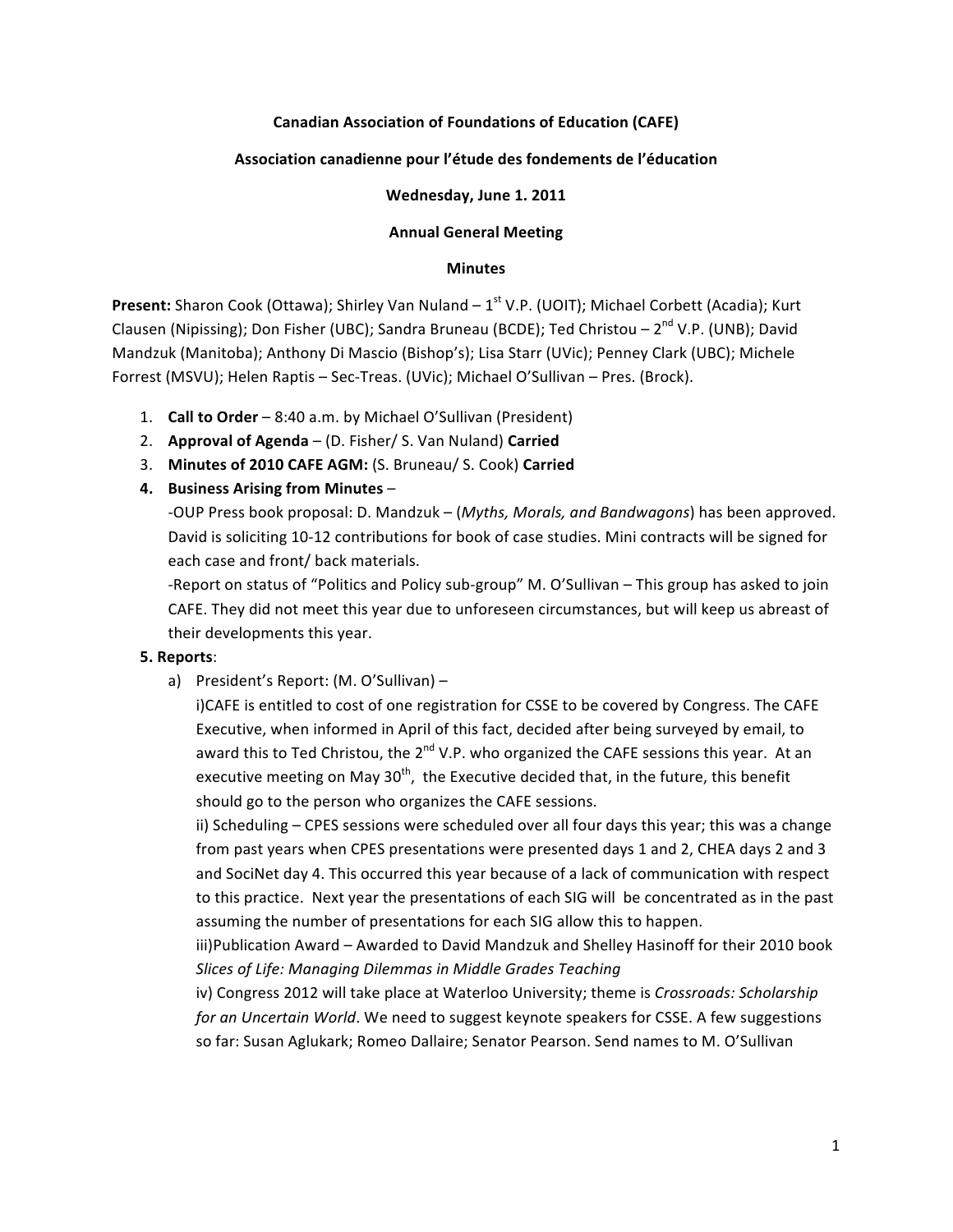v) Peer review – We need to improve our CAFE peer review processes. CPES and CHEA have good peer review processes in place for their own conferences and now, with improved technology, it will be much easier to improve our own review next year.

vi) AERA - Each year a sub-group is asked to present at AERA. Next year it will be CAFE discussing "Foundations as Practiced in Canada." On May  $30<sup>th</sup>$ , the CAFE executive approved a committee composed of Michelle Forrest, Penney Clark, Michael Corbett and Michael O'Sullivan to prepare for this presentation. A number of themes for the session have been suggested, including: Indigenizing the Academy; How American Discourses Play Out in Canada; The Foundations and Teaching.

vii) Going it Alone: Discussions have been taking place re: whether or not the CSSE should remain within parameters of Congress or "go it alone" with a separate conference. If we go it alone, there would need to be paid staff to organize what the Federation now does. The executive noted that we would also be cut off from other Humanities and Social Sciences groups; but we could be more flexible and tailor the conference to our needs. Discussion ensued on the pros and cons of staying or leaving. It became apparent that there was no consensus on this issue. Don Fisher, a former president of the Federation (i.e., Social Sciences and Humanities) spoke passionately on behalf of CSSE remaining in the Federation. It was suggested by the chair that Don be invited to speak to the CSSE Board of Directors on this issue. Agreed by consensus.

viii) Canadian Journal of Education (S. Cook): New editor is Carla DeGeorgio. Number of manuscripts – submitted and published - has increased largely due to new all on-line format

- b)  $1^{st}$  V.P. Report: (S. Van Nuland)
	- i) Publications Award: For 2012 will be multi-authored or edited books
	- ii) No Statistics Canada Award was presented this year since there were no submissions
	- iii) New scholars committee: No award was presented this year for a new scholars paper
	- iv) Discussions are under way to examine viability of offering a thesis/ dissertation award
- c)  $2^{nd}$  V.P. Report: (T. Christou) All sessions ran with three presentations for a total of 39. S. Clark nominated T. Christou to be CAFE member-at-large; H. Raptis seconded; Carried
- d) Secretary-Treasurer: (H. Raptis) -

CAFE began year with \$3,097.55. After expenses were paid out, balance came down but registrations brought new balance up to \$3,189.83. We are healthy as we head into next year.

| Date     | Amount | <b>Balance</b> | Reason                                                                         | <b>CSSE Ref</b> |
|----------|--------|----------------|--------------------------------------------------------------------------------|-----------------|
| 7/22/10  |        |                | \$3,097.55 \$3,097.55 CAFE - Funds transferred to open budget line             | 20100722        |
| 7/27/10  |        |                | $-$ \$400.00 \$2,697.55 CAFE - annual transfer to SIGs - SociNet               | 104             |
| 7/27/10  |        |                | $-$ \$400.00 \$2,297.55 CAFE - annual transfer to SIGs - CHEA                  | 104             |
| 7/27/10  |        |                | $-5400.00$ \$1,897.55 CAFE - annual transfer to SIGs - CPES                    | 104             |
| 10/13/10 |        |                | -\$54.12 \$1,843.43 CAFE - framing of certificate for D. Mandzuk by R. Clifton | 104             |
| 4/13/11  |        |                | $$1,640.00$ $$3,483.43$ CAFE - 2010 membership fees collected by CSSE          | Internal        |
| 4/13/11  |        |                | $-5293.60$ $53,189.83$ CAFE - Charges related to 2010 conference               | Internal        |